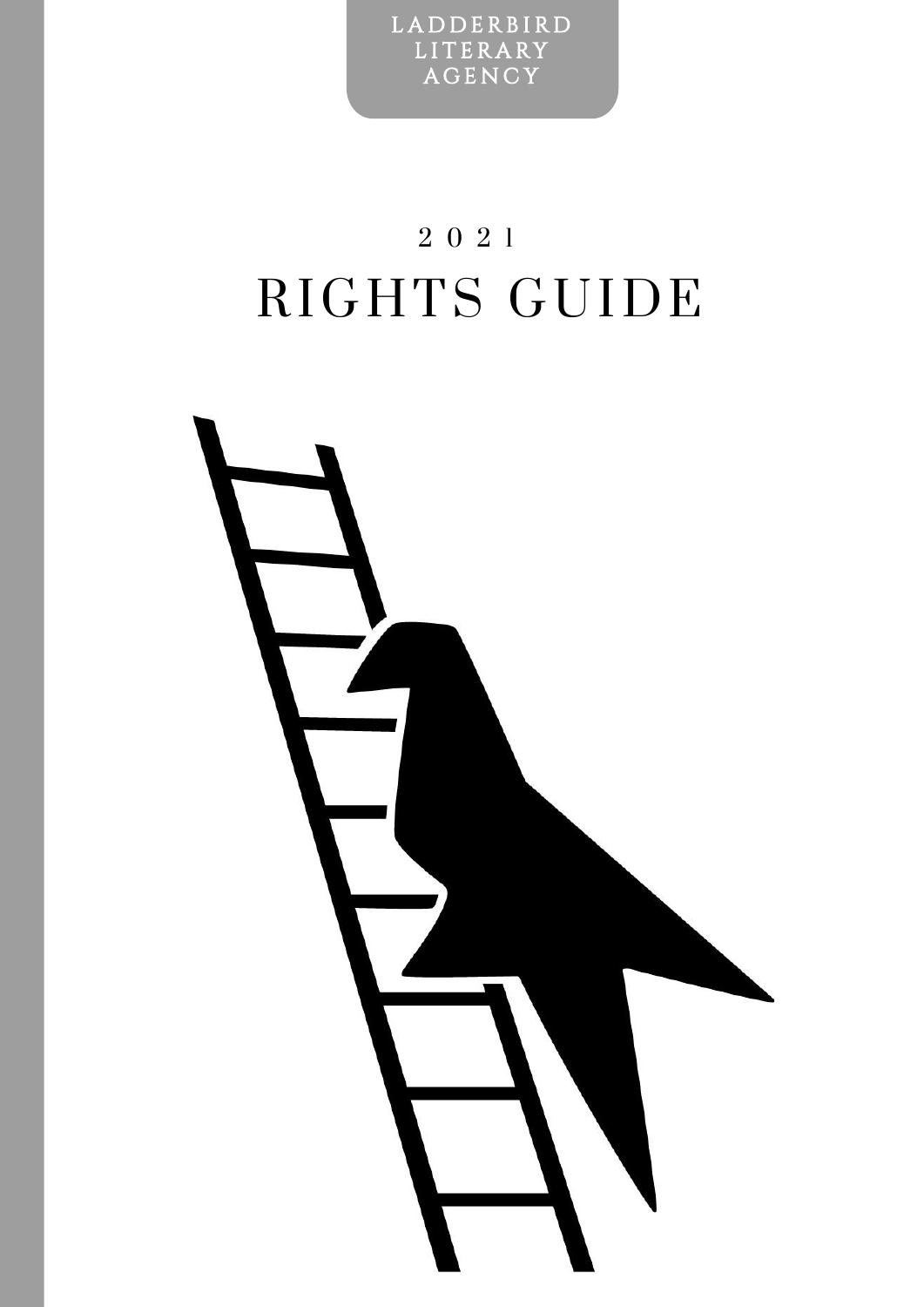#### Cody T. Luff . Apex Books . August '19

# RATION

An upmarket horror novel and an unflinching take on the ways society can both thrive and go wrong as food resources become scarce and the pressure to survive builds.

Years ago, a virus swept over the world, eliminating all of the men, animals, and plant life. The women survived, but in a dark world with little food, factions break out and compete for resources.

Cynthia is one of these women--just a girl, really--in one of these groups. She lives with others in 'The Apartments,' impenetrable towers that keep her community isolated from the rest of the terrifying world. When she's falsely accused of stealing food from the others, she's thrown out of the only home that she's ever known and into a world of even more scarcity than she ever imagined. It's a world filled with politics and intrigue which she must learn to navigate if she's to survive and get revenge on her enemies in The Apartments.

Luff's stories have appeared in Pilgrimage, Cirque, KYSO Flash, Menda City Review, Swamp Biscuits & Tea, and others. He is the fiction winner of the 2016 Montana Book Festival Regional Emerging Writers Contest, served as editor of an anthology of short fiction with twelve contributors titled Soul's Road, holds an MFA in Creative Writing, and works as a college professor and story editor.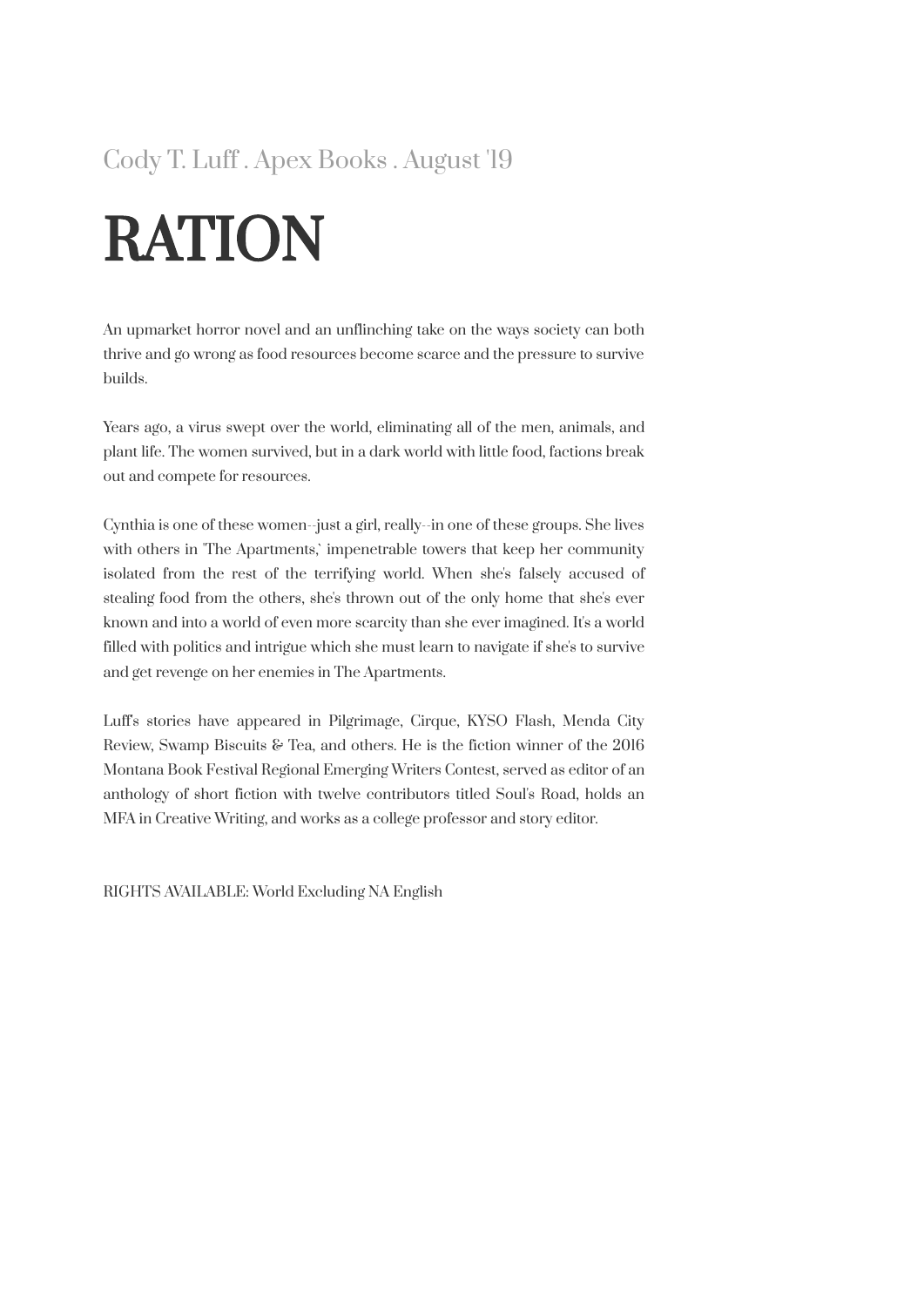### Crystal Bird Farmer . New Society . October '20

## THE TOKEN

Com mon S ense I deas for In crea sing Diversity in Your Organization

In THE TOKEN, Crystal Byrd Farmer, acts as the bridge between majority organizations and "diverse" people in the community they want to recruit, ranging in identities of skin color, nationality, religion, LGBTQ, education, socioeconomic status, and disability. Not limited to just an American experience, Farmer's ideas translate to any society coming to terms with how to include these newcomers into their community, workplace, and organizations.

Farmer outlines how to help your organization make real transformative change toward diversity. Coverage includes:

• What marginalized people experience and what they need to feel safe and comfortable in order to succeed

• Doing "The Work" – how to have deep conversations with your membership about the reality of bias, privilege, and microaggressions

• Practical exercises and discussion questions

• How to choose appropriate meeting locations and establish ground rules, when to bring in outside help, and how to recruit support within your organization

• Strategies on how to talk to friends or colleagues who are resistant to progressive ideas.

THE TOKEN is for anyone in a workplace, political organization, or community group who wants to engage minorities and cannot figure out why they fail to attract any.

Crystal Byrd Farmer is an engineer turned educator, organizer, and speaker who focuses on cohousing, black, and polyamorous communities. She serves on the Editorial Review Board of Communities Magazine and is a contributor to Medium Magazine.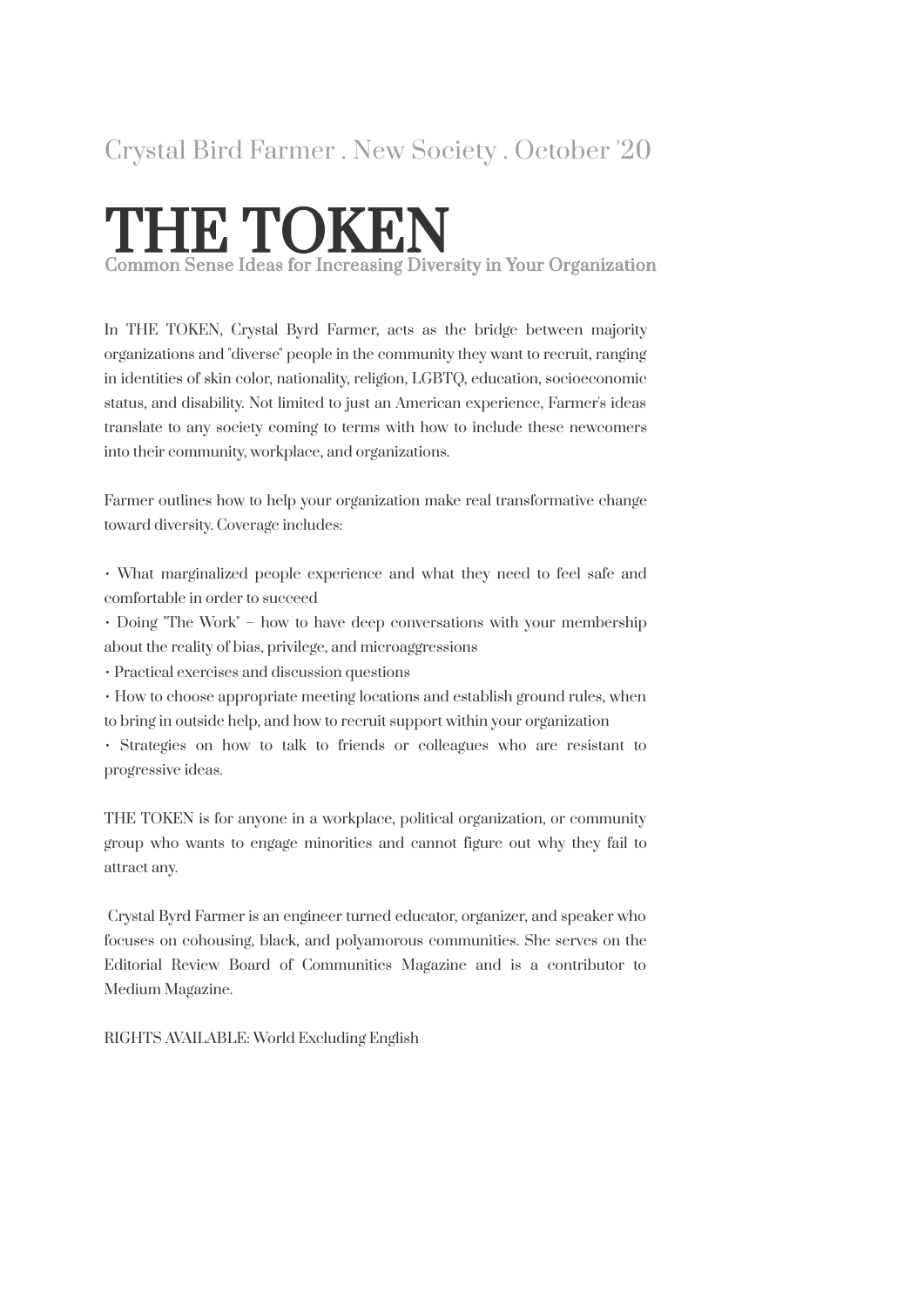### A NIGHT at the **SWEET GUM HEAD**

**Crystal Byrd Farmer** 

**THE** KEI **Common Sense Ideas** for Increasing Diversity in Your Organization

### **MARTIN PADGETT**

Drag, Drugs, Disco, and

**Atlanta's Gay Revolution**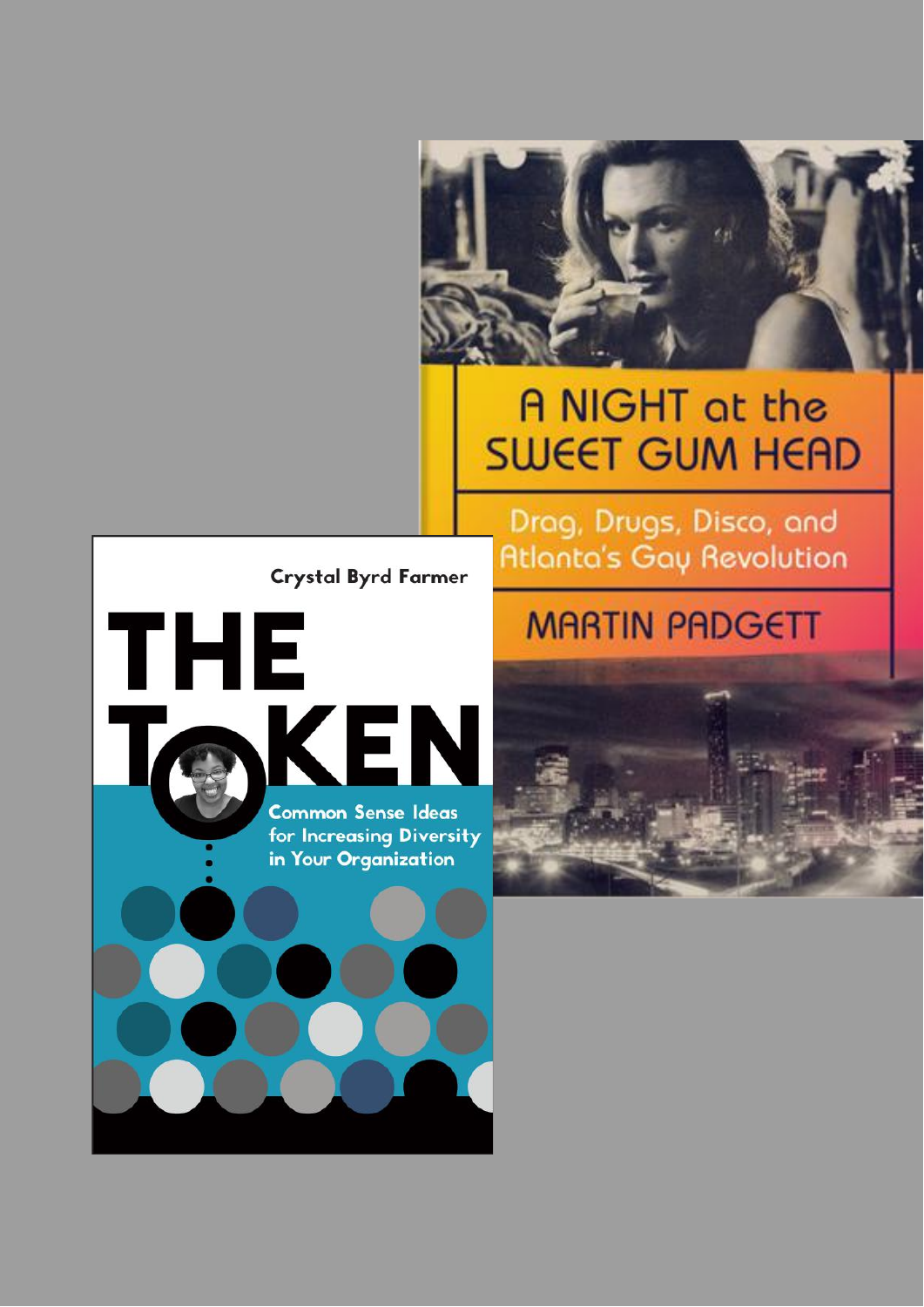#### Martin Padgett . W.W. Norton . June '21

## A NIGHT AT THE SWEET GUM HEAD

Drag, Drugs, Disco, and Atlanta's Gay Revolution

Pulsing with a disco beat, the Sweet Gum Head was the club for achieving drag stardom. Author Martin Padgett explores the lives of two men who shaped and were shaped by this club:

John Greenwell, a runaway from a small, conservative town who found himself and his avocation performing in drag; and Bill Smith, who took to the streets and court rooms to change antigay laws. Against this optimism for visibility and rights, gay people lived with daily police harassment and drug dealing and murder in their discos and drag clubs. Conducting interviews with many of the major figures and reading through archives, Padgett expertly sets the scene from a time when a vibrant, new queer culture of drag and pride came into being.

Martin Padgett has an MFA from the University of Georgia's Grady College of Journalism and received a 2019 Lambda Literary Fellowship. He has written for Oxford American, Gravy, Details, and Business Week.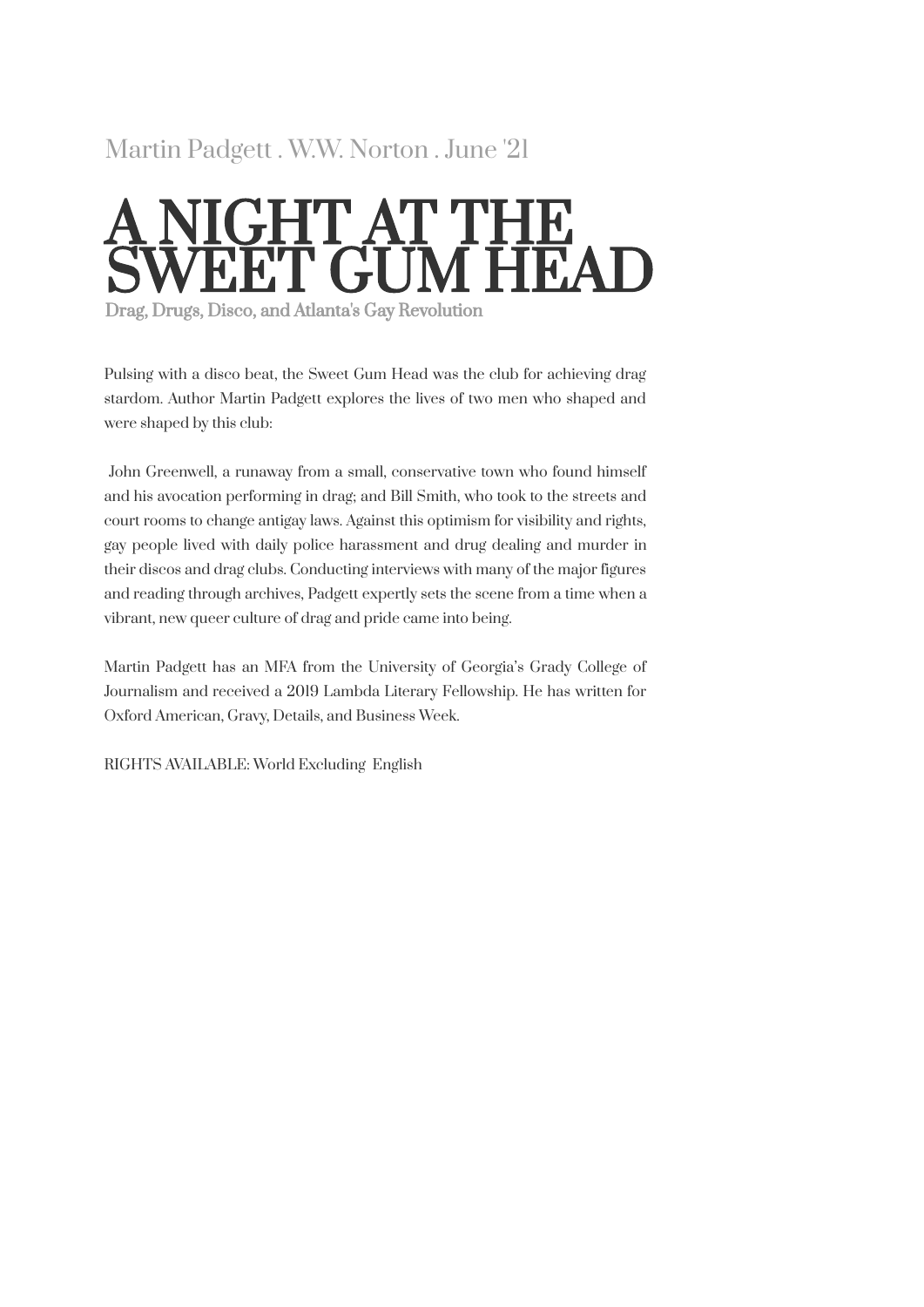## NOTES FROM A SICKBED

An autobiographical graphic novel about a woman stuck inside her home with a maddening mystery illness who must use her humor and imagination to reckon with the helplessness, loneliness, bitterness, and fear she faces each day.

Tessa is stuck at home, sick for days, weeks, and sometimes months at a time, at the mercy of a disabling illness. She knows how "proper" sick people are supposed to act: They're stoic; They're hopeful; They're happy for others who are doing well. But trapped at home day after day and struggling with nightmare symptoms, Tessa is neither stoic nor hopeful. Instead of feeling happy for healthy people, she is--as much as she hates to admit it--jealous of them.

Notes from a Sickbed is a collection of wry, observational, autobiographical comics that pays no mind to how "proper" sick people are supposed to act and instead delves into the emotional realities of chronic illness. Comic by comic, Tessa uses humor, frankness, and fantasy to turn these struggles into funny and relatable tales.

Tessa Brunton's comics have appeared in Bitch Magazine, Maisonneuve Magazine, The Comics Journal, and many anthologies.Her first comic book Passage was published by Sparkplug Comic Books in 2011 and was nominated for two Ignatz Awards: Outstanding Comic and Promising New Talent. Her minicomic Second Banana is a Best American Comics 2014 notable comic, and Domestic Times, a faux-magazine she created about co-habitation, is a Best American Comics 2016 notable comic. She has also been the Charles M. Schulz Museum Cartoonist in Residence and the featured artist in the Cartoon Art Museum's Small Press Spotlight.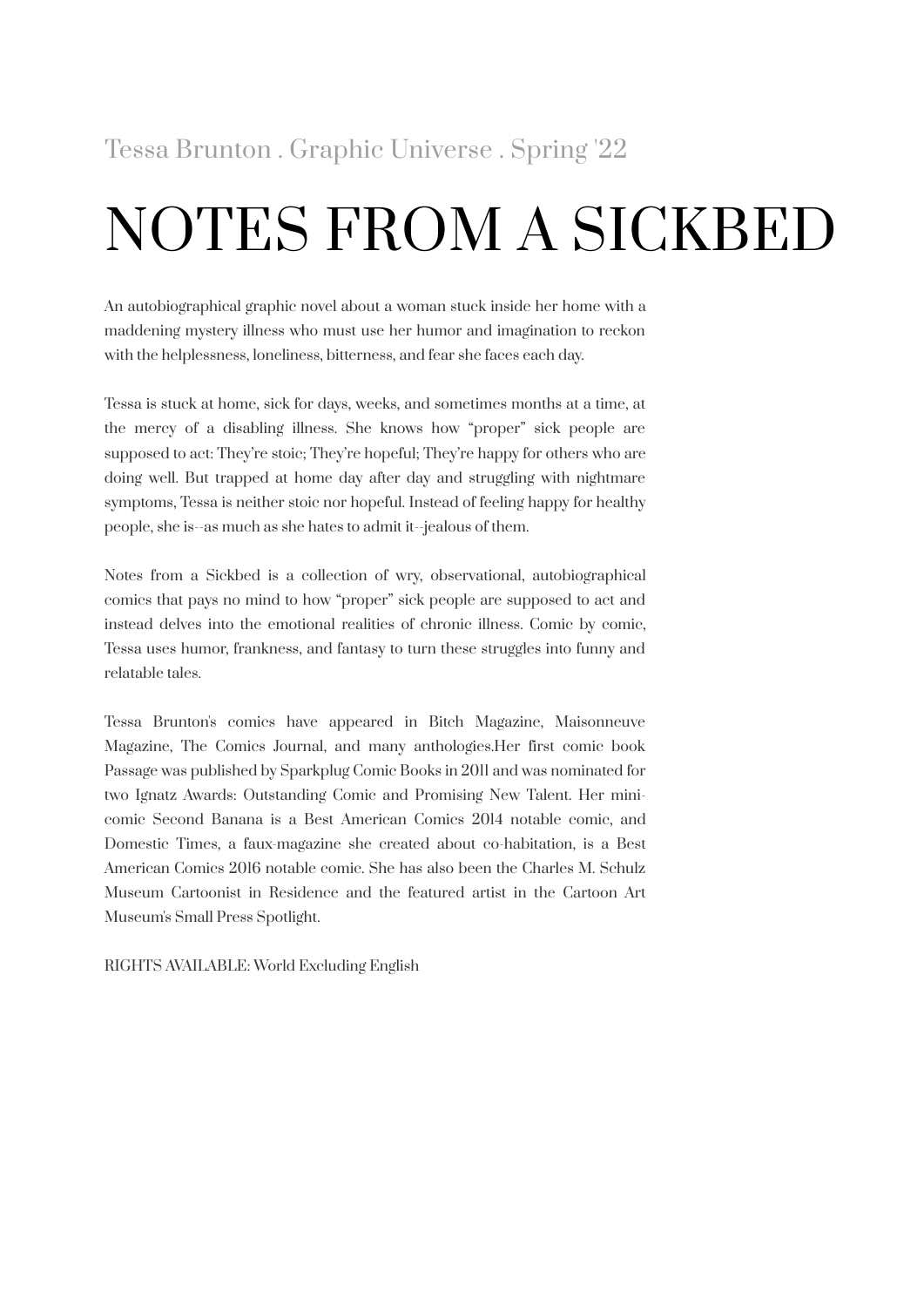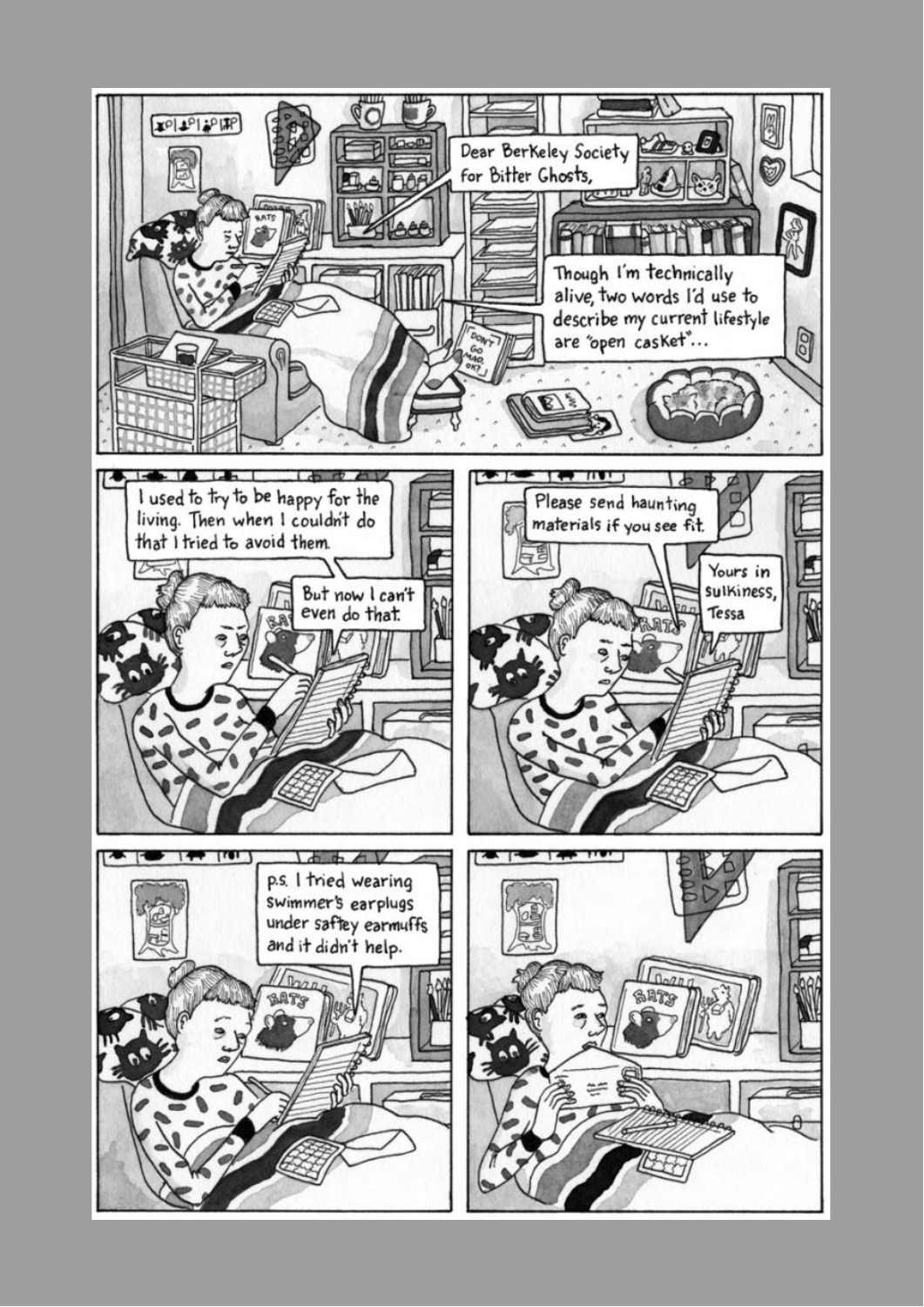### MY THIRTY-FIRST YEAR (AND OTHER CALAMITIES)

The unsentimental family drama of How to Party with an Infant meets the subtle feminist cry of How to Build a Girl delivered with the dry sass and 'tits-up' attitude of Marvelous Mrs. Maisel in this story of reinvention.

Zoe Greene had her life figured out. Meet her soul mate as a teenager. Check. Attend university together. Check. Get married. Check. Have a baby. Check--Wait, scratch that.

When Zoe tells her husband she's pregnant, he tells her he neither wants the baby nor the wife. Rather than becoming a family of three, she makes the decision to end the pregnancy and rebuild her life alone.

She goes to a therapist who sends her to a divorce lawyer. She goes to a Rabbi who sends her to a Mikveh. And she goes on what seems like a million terrible dates which mostly send her running.

After going to everyone else to help put her life back on track, Zoe begins to learn what it means to just let go.

Emily Wolf is a Harvard educated lawyer and essayist. This is her first novel.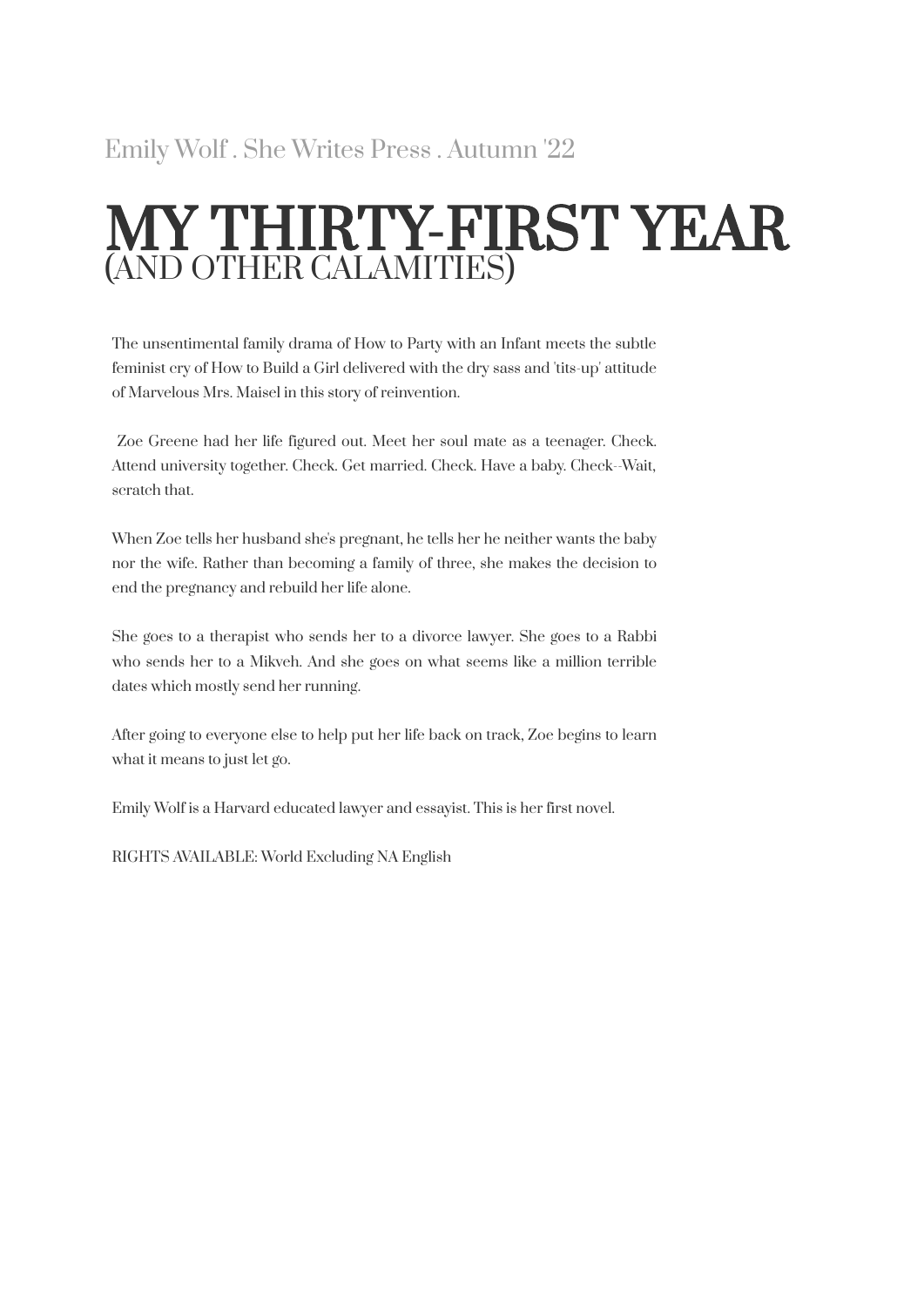# ENDPAPERS

Unable to fit into the body that New York in 2003 has prescribed for them, gender-fluid bookbinder Dawn Levit has nevertheless built a life that fits—with their boyfriend Lukas, who also defies gender norms, and a job conserving books at the Metropolitan Museum of Art.

Then Dawn encounters two intriguing messages: a love letter written by a lesbian on the back of an old queer pulp cover, hidden in the binding of a 1950s–era art book, and a transgender street artist's plea for acceptance, barely noticeable in the graffiti under a Manhattan bridge. As these discoveries inspire Dawn to venture out of the safe world they've built, they track down the author of the letter, looking to her for inspiration. But Dawn's best friend becomes a casualty of a homophobic attack and Dawn's life with Lukas begins to spiral downward. Now Dawn must confront whether they have the strength to press ahead, turning their fascination with the letter and graffiti into obsession. How did a lesbian in 1950s New York find the courage to risk revealing herself? And what if art could be the answer to living an authentic life? These questions propel Dawn on an unusual search for a path forward—looking to a stranger from the past and to the street artists of post-9/11 New York City.

Savran Kelly is a production editor at Cornell University Press and award recipient of the Barbara Deming Memorial Fund. Author of several works of short fiction, ENDPAPERS is Savran Kelly's debut novel.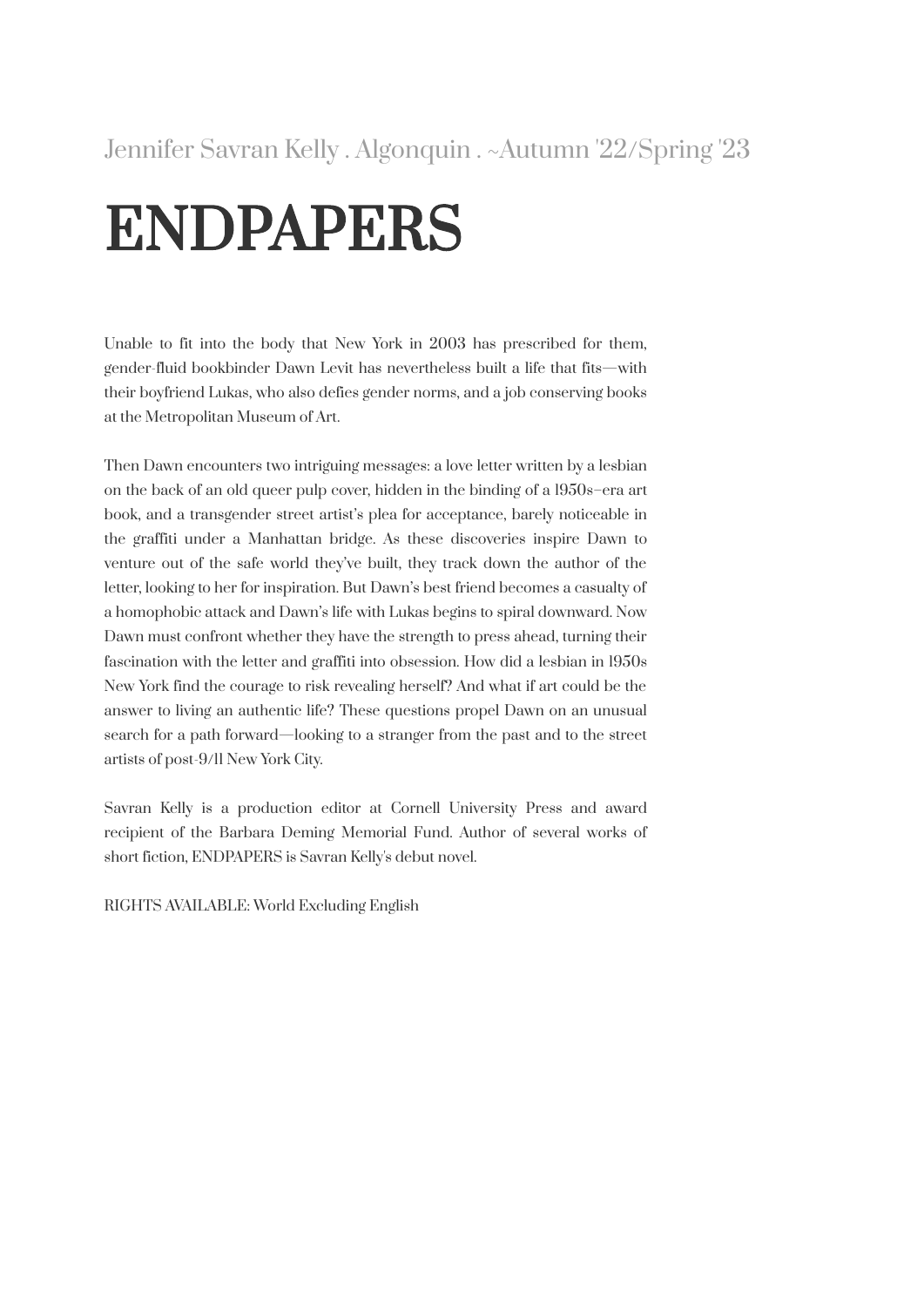# SOMETHING LIKE RIGHT

Xavier's mother always said his mouth would get him in trouble. Sure enough, it got him into his first and only fight. To graduate on time and stay out of trouble, he's forced to move in with his aunt hours away from his friends and transfer to an alternative school. There is one silver lining in all this—he doesn't have to deal with his estranged father who has suddenly returned after being released from prison.

When "Zay" meets Feven, a first-generation Eritrean girl, it's not long before they get caught up in one another. Yet Feven is also struggling for her own identity as she tries to balance school, her cultural expectations, and now Zay. Zay doesn't notice he's getting only pieces of her until Feven no longer has pieces to give. Emotionally lost as everything falls apart, Zay finds comfort in the letters his mother started sending him as a part of her therapy and when the dust finally clears, everything is not all right, or what it used to be, but something like it starts to take shape from the debris. Zay learns that you may not end up with what or who you wanted but you'll always get what you were meant to have which for him was a chance to find his own path.

SOMETHING LIKE RIGHT is the complex relationship of Lamar Giles' NOT SO PURE AND SIMPLE subtly meeting the themes of PUNCHING THE AIR by Ibi Zoboi and Yusef Salaam. Readers will not only fall in love with Zay and Feven but the community around them which is filled with many other students who like Zay aren't given second chances and have nowhere else to go.

Hugh "H.D." Hunter is a storyteller and community organizer. He's the author of two self-published books and the upcoming middle-grade sci-fi adventure, FUTURELAND, sold to Penguin Random House (Fall 2022) in a seven-figure deal at auction, as well as the winner of several indie book awards for multicultural fiction. He's committed to #ownvoices stories about Black kids and their many expansive worlds. Hugh loves vegan snacks, basketball, and stories that make you cry—but make you smile after.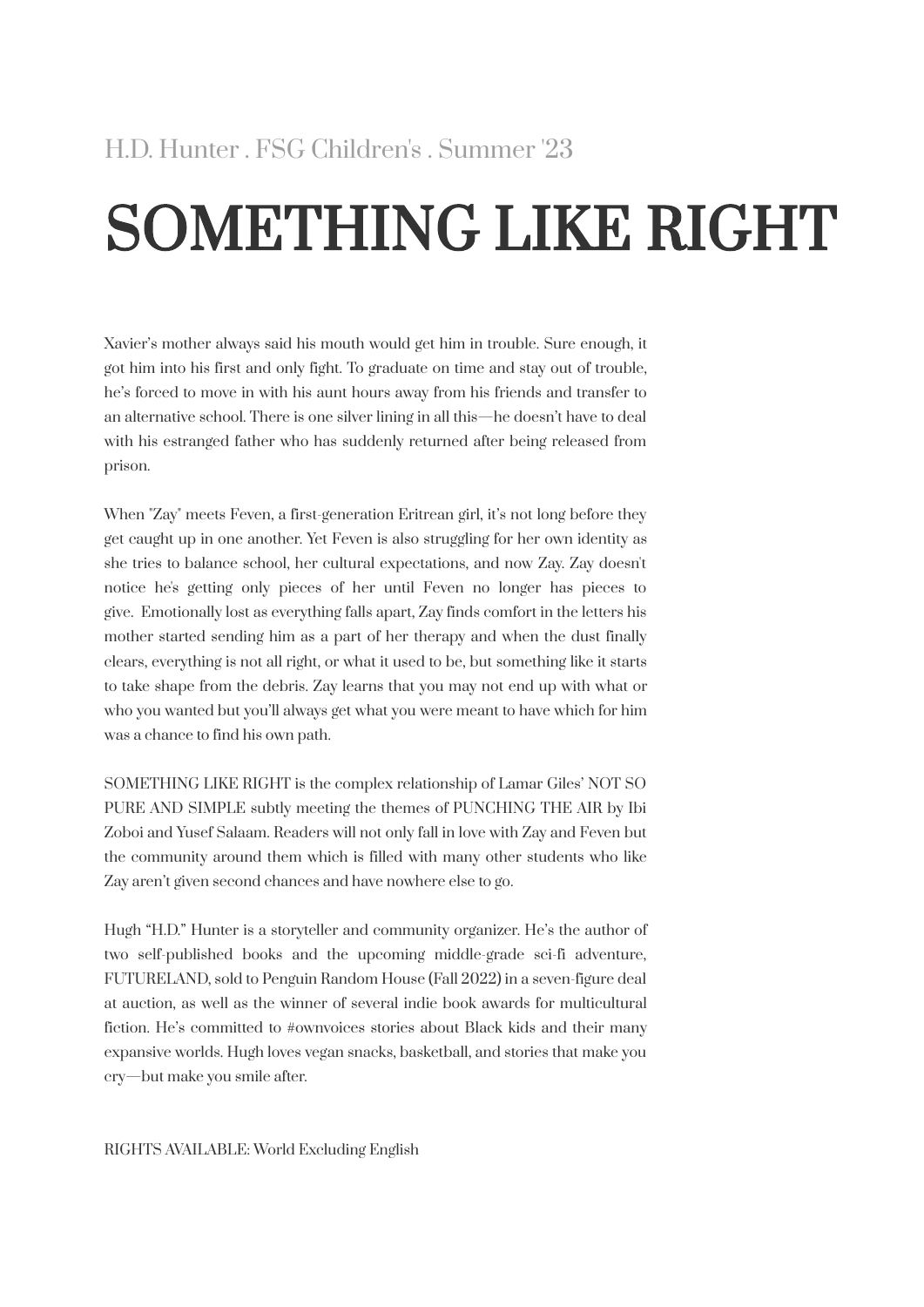#### Emily Ettinger . Penguin Workshop . Summer '23

## SKELEANOR THE DECOMPOSER

Nightmare Before Christmas meets Lorena Alvarez Gomez's NIGHTLIGHTS in this graphic novel about fitting in, pursuing your passion, and never giving up.

Skeleanor is a friendly skeleton with big dreams and many out-of-tune instruments. With the town fair approaching, her winged-friend, Batima, encourages her to show the people what she can do. Practice makes perfect, but when Skeleanor tries to practice in the middle of the village square, the townspeople run away. They don't know what's scarier, a skeleton playing music or the screeching music the skeleton plays! A kindly music teacher hears Skeleanor and decides to help her realize her potential, giving Skeleanor more rhythm than rattle and making friends along the way.

Emily Ettlinger is an illustrator, cartoonist, and product designer. She graduated from the Rhode Island School of Design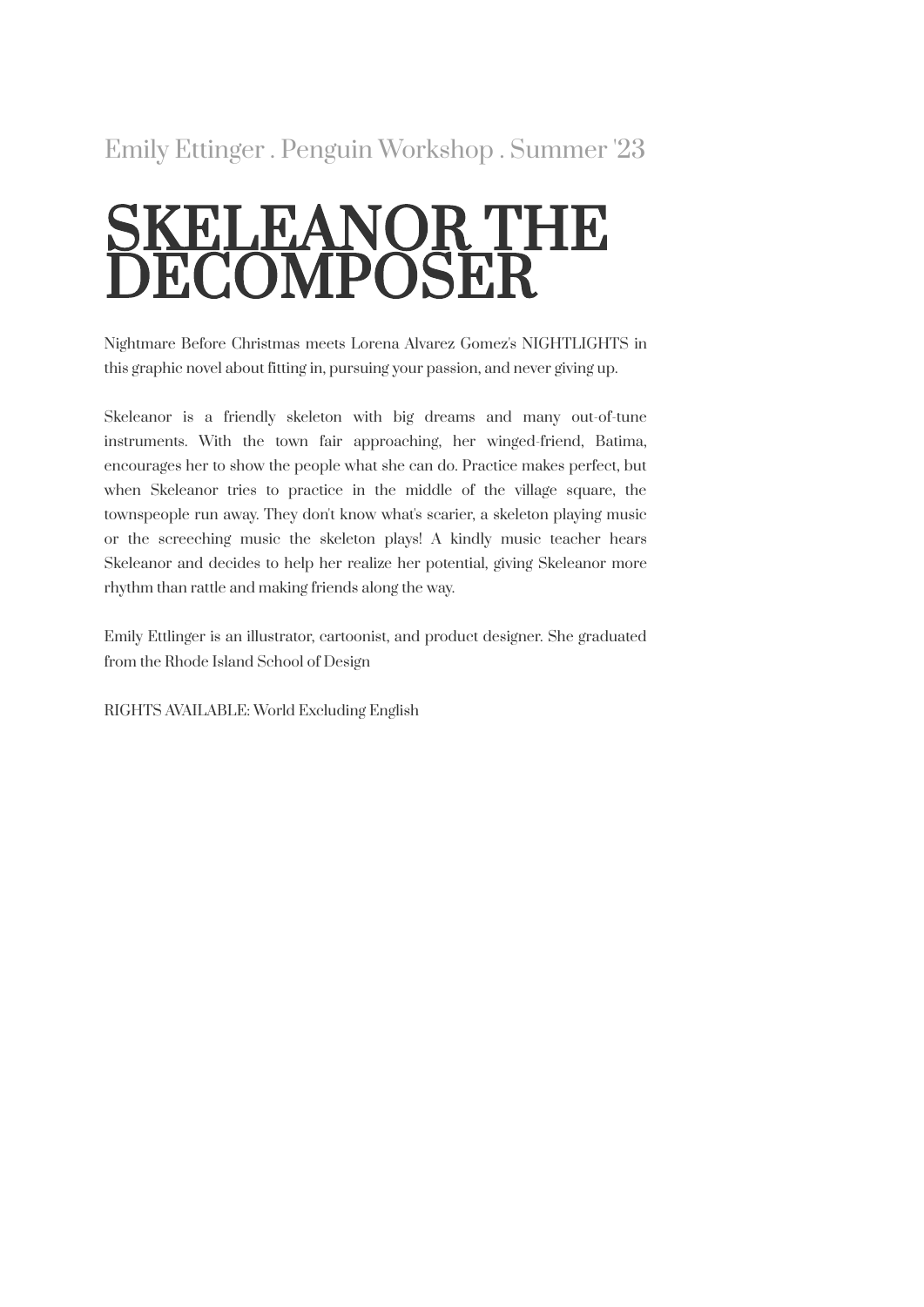